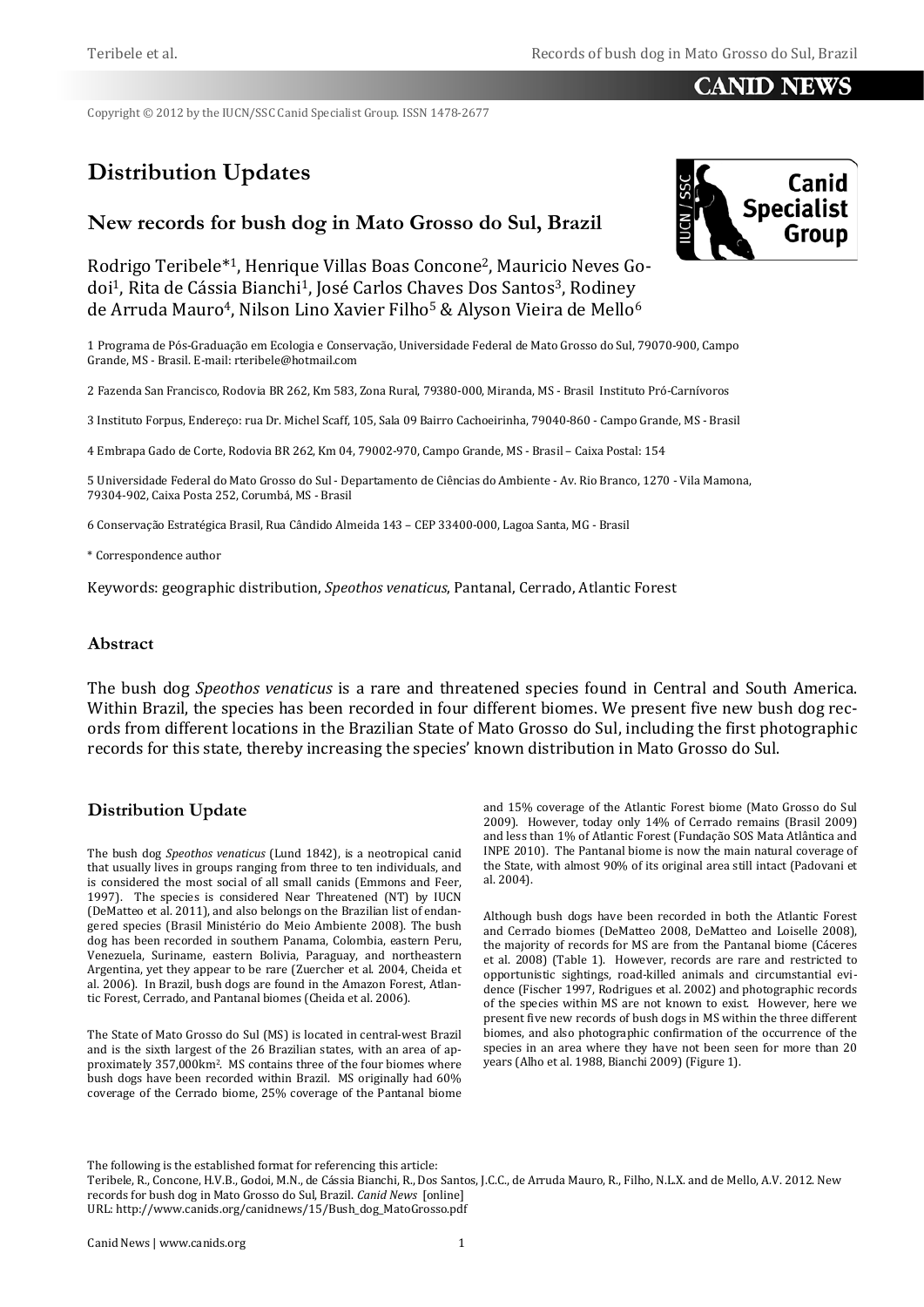| Locality                       | <b>Biome</b>    | <b>Type of Record</b>  | <b>Coordinates</b>                     | Source                                                             |
|--------------------------------|-----------------|------------------------|----------------------------------------|--------------------------------------------------------------------|
| 1. SESC Pantanal <sup>1</sup>  | Pantanal        | Capture/radio tracking | 16° 17' S 56° 57' W *                  | Lima et al. (2009)                                                 |
| 2. West Paiaguás               | Pantanal        | Unknown                | $17^{\circ}$ 55' S 57° 02' W $**$      | Rodrigues et al. (2002)                                            |
| 3. Fazenda Nhumirim            | Pantanal        | Sighting               | 18° 59' S 56° 39' W                    | Alho et al. (1988); DeMatteo (2008); DeMatteo<br>& Loiselle (2008) |
| 4. Fazenda Rio Negro           | Pantanal        | Tracks                 | 19° 34' S 56° 15' W *                  | Rodrigues et al. (2002)                                            |
| 5. Highway BR 262 (nr Fazenda  | Pantanal        | Roadkill               | 19° 41' S 57° 00' W **                 | Rodrigues et al. (2002)                                            |
| Bodoquena)                     |                 |                        |                                        |                                                                    |
| 6. Highway BR 262 (nr Miranda  | Pantanal        | Roadkill               | $20^{\circ}$ 11' S 56° 30' W **        | Fischer (1997)                                                     |
| River)                         |                 |                        |                                        |                                                                    |
| 7. Alto Taquari                | Cerrado         | Sighting/Capture       | $17^{\circ}$ 56' S 53° 59' W           | DeMatteo (2008); DeMatteo & Loiselle (2008)                        |
| 8. Tributary to Ivinhema River | Atlantic Forest | Unknown                | $22^{\circ}$ 00' S 55° 30' W           | DeMatteo (2008); DeMatteo & Loiselle (2008)                        |
| 9. Paiaguás                    | Pantanal        | Unknown                | $17^{\circ}$ 50' S 55° 50' W **        | DeMatteo (2008); DeMatteo & Loiselle (2008)                        |
| 10. Rio Aquidauana             | Cerrado         | Tracks/Sighting        | $20^{\circ}$ 28' S 55° 48' W **        | DeMatteo (2008); DeMatteo & Loiselle (2008)                        |
| 11. Alto Aquidauana            | Cerrado         | Unknown                | 20° 00' S 54° 50' W **                 | DeMatteo (2008); DeMatteo & Loiselle (2008)                        |
| 12. Fazenda Barranco Alto      | Pantanal        | Camera-trap picture    | $19^{\circ}$ 30' S 56 $^{\circ}$ 08' W | Möcklinghoff et al. unpubl. data <sup>2</sup>                      |
| 13. Refúgio Ecológico Caiman   | Pantanal        | Sighting               | $19^{\circ}$ 56' S 56 $^{\circ}$ 15' W | This update                                                        |
| 14. Fazenda San Francisco      | Pantanal        | Sighting/Picture       | $20^{\circ}$ 06' S 56 $^{\circ}$ 37' W | This update                                                        |
| 15. PEPRN                      | Pantanal        | Camera-trap picture    | 19° 26' S 56° 38' W                    | This update                                                        |
| 16. PARNA Bodoquena            | Cerrado         | Sighting               | 21° 15' S 56° 42' W                    | This update                                                        |
| 17. Fazenda Nhumirim           | Pantanal        | Camera-trap picture    | 18° 58' S 56° 38' W                    | This update                                                        |
| 18. Rio Brilhante              | Atlantic Forest | Tracks                 | $21^{\circ}$ 43' S 54° 30' W           | This update                                                        |

1 This area is located at Mato Grosso State (MT) and is placed for discussion purposes.

\* Coordinates of the headquarters of areas. \*\* Estimated coordinates for mapping purposes.

[2 http://pantanal-lodge.blogspot.com/.](http://pantanal-lodge.blogspot.com/) Last download on 24th September 2010.

Table 1: Recorded sightings of bush dogs in Mato Grosso do Sul



Figure 1: The State of Mato Grosso do Sul

The first record of the species was obtained in October 2002 at Caiman Ecological Refuge (REC), a 530km2 area located within the Pantanal sub-region of Miranda (sensu Silva and Abdon 1998). A group of at least six bush dogs were seen crossing a corridor for cattle during

daylight from an open truck used wildlife viewing (Victor do Nascimento pers. comm.).

The second sighting occurred in September 2005 in Fazenda San Francisco (FSF), a 150km2 area also located within the Pantanal sub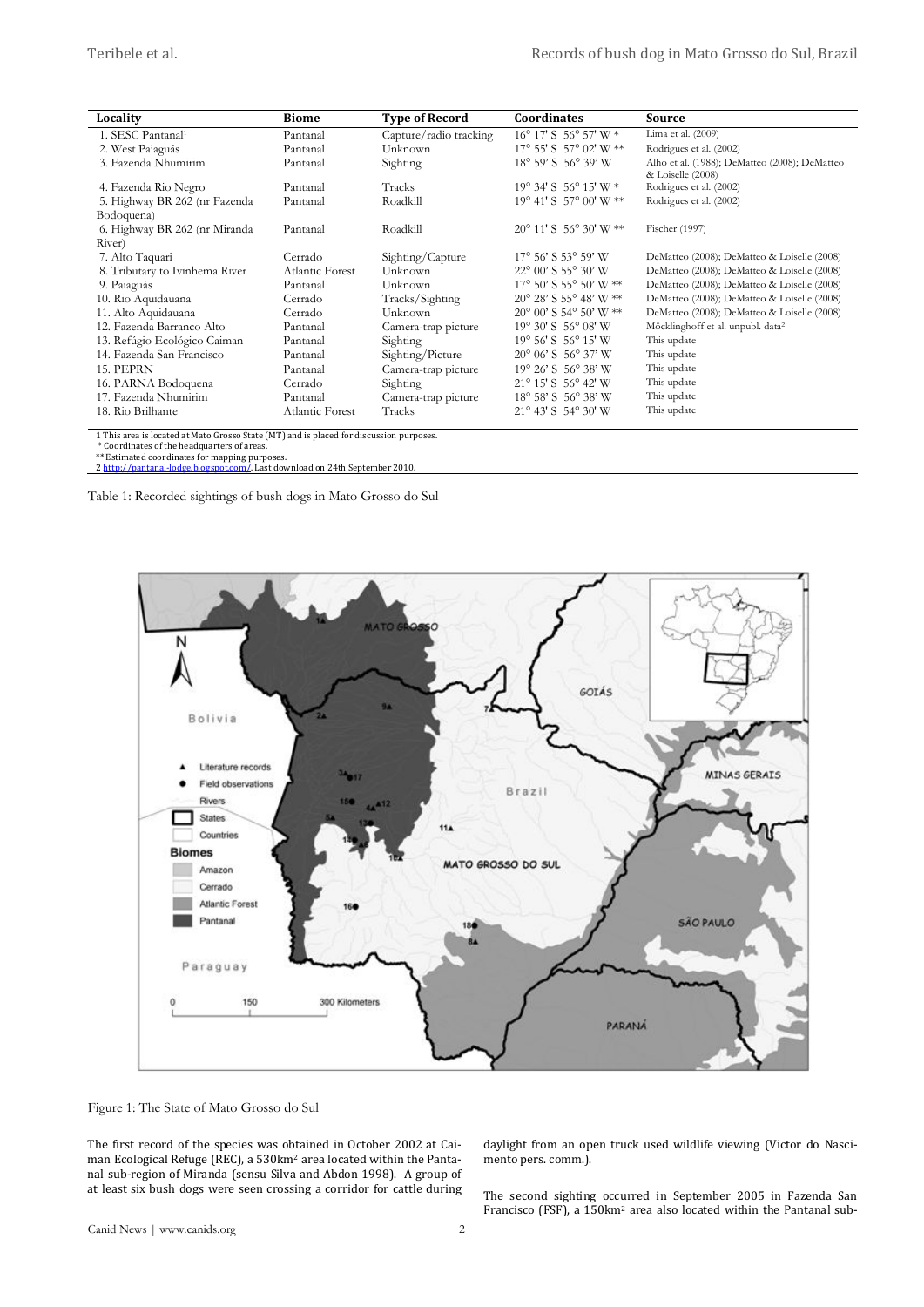region of Miranda. In this instance a group of four bush dogs was photographed during a morning photographic safari (Figure 2a). In both REC and FSF, tourism activities for wildlife observation have been performed for more than 15 years and the species had never before been sighted.

The third record was made during a Rapid Ecological Assessment of the State Park of Pantanal do Rio Negro (PEPRN), which has an area of 784km2 that extends through the Pantanal sub-regions of Miranda, Abobral and Nhecolândia (sensu Silva and Abdon 1998). Two pictures of a group of four bush dogs were taken during a seven day period in May 2006 taken with camera traps (Figure 2b).

The fourth record was obtained from Atlantic Forest and Cerrado ecotone, close to Rio Brilhante city (RB). The species was recorded through tracks found in a lowland area between two fragments of alluvial seasonal forest in August 2007.

The fifth record of the species in MS took place during a species survey of the National Park of Serra da Bodoquena (PNSB). This park has an approximate area of 765km2 that is divided into two parts which lie 3km apart. Although the park is inside the Cerrado biome (Mato Grosso do Sul 2009), the predominant vegetation type is sub-mountain seasonal deciduous forest, which is a typical vegetation type of the Atlantic Forest biome. A group of four bush dogs was observed on a morning in December 2005, close to a road that crosses an area of secondary forest.





Figure 2 a-c: Photographic records of bush dogs in Mato Grosso do Sul

Using camera traps, we also recorded a group of six bush dogs in June 2007 on Fazenda Nhumirim (FN), within the Pantanal sub-region of Nhecolândia (Figure 2c). The species was previously recorded from this site (Alho et al. 1988), but it had not been seen there for more than 20 years (Bianchi 2009).

Although bush dogs are common in some areas of the SESC Pantanal Private Reserve (Lima et al. 2009, Figure 1) within the Pantanal subregion of Poconé (sensu Silva and Abdon 1998), that does not seem to be true for other areas of the Pantanal. During the two years of intense camera trapping of the mammal fauna at FN, bush dogs were photographed only once and considered the rarest carnivore species of that area (Bianchi 2009). Photographic safaris held at FSF and REC, frequently held by experienced guides for the past 15 years, have not detected the species. Also at FSF, intensive field research was conducted between 2002 and 2004 and again in 2006, yet the species was never recorded. According to Beisegel (2009) naturally low population densities, possibly associated with large home-ranges, could explain the low success in recording bush dog presence.

The records presented herein confirm the presence of bush dogs in specific areas and expand the distribution of documented records in different biomes of MS state. Since the majority of records within MS are from the Pantanal, they strengthen the role of the Pantanal biome as a wildlife refuge which is important for the conservation of endangered species (Harris et al. 2005), and show that this biome possesses suitable environmental conditions for bush dogs as predicted in ecological niche models (DeMatteo and Loiselle 2008).

The occurrence of bush dogs in a zone densely populated with humans in RB, where both Atlantic Forest and Cerrado biomes are highly fragmented, indicates a certain resilience of the species to live in degraded habitats and emphasises the need for reconnection of natural habitat patches to establish biological corridors. Biological corridors are essential for the long-term conservation of bush dogs, since isolated Conservation Units cannot sustain a viable bush dog population over extended time frames (Oliveira 2009). Considering that the Brazilian Pantanal still maintains extensive areas of natural habitat, it is necessary to establish biological corridors connecting this biome with the surrounding Cerrado and adjacent forests such as the PNSB, to enhance the availability and connectivity of natural areas where viable bush dog populations can persist in MS State.

Finally, the photographic records presented here are the first documented records of the species in MS and increase the available information about bush dog ecology, habitat use and activity patterns. We hope that these records might stimulate new research in MS and contribute to the knowledge of the bush dog`s status in this state and in Brazil. As concluded by Oliveira (2009), it is fundamental to the development of a national conservation strategy for bush dogs in Brazil that additional research on the species' ecological and conservation needs is conducted. Since there is insufficient bush dog distributional data available to establish such a plan for the species (Oliveira 2009), it is important that any new records of this rare wild canid are reported.

#### **Acknowledgements**

We would like to thank IMASUL-MS employees for the field support, to Instituto Forpus, 'Conservação Internacional do Brasil' and The Federal Brazilian Agricultural Research Corporation (EMBRAPA). We also thank the owners of Fazenda San Francisco, the photographer Heberton Alves for the photograph, Ivan Teixeira for the text review and Edson de Souza Lima, Vinícius Andrade Lopes, José Guilherme Dias de Oliveira and Karen DeMatteo.

#### **References**

Alho, C. J. R., Lacher, T. E.Jr., Campos, Z.M.S. and Gonçalves, H.C. 1988. Mamíferos da Fazenda Nhumirim, sub-região de Nhecolândia, Pantanal do Mato Grosso do Sul: levantamento preliminar de espécies. *Revista Brasileira de Biologia* 48:213-225.

Beisiegel, B.M. 1999. Contribuição ao estudo da história natural do cachorro do mato, *Cerdocyon thous*, e do cachorro vinagre, *Speothos venaticus*. Ph.D. dissertation, Instituto de Psicologia, Universidade de São Paulo, Brazil, 100 pp.

Beisiegel, B.M. and Zuercher, G.L. 2005. *Speothos venaticus*. *Mammalian Species* 783:1-6.

Beisiegel, B.M. 2009. [First camera trap records of bush dogs in the](http://www.canids.org/canidnews/12/Bush_dogs_in_Sao_Paulo.pdf)  [state of São Paulo, Brazil.](http://www.canids.org/canidnews/12/Bush_dogs_in_Sao_Paulo.pdf) *Canid News* 12.5 [online]

Bianchi, R.C. 2009. Ecologia de mesocarnívoros em uma área no pantanal central, Mato Grosso do Sul. PhD Thesis, Universidade Federal de Mato Grosso do Sul – UFMS – Campo Grande, MS, Brazil. 205p.

Brasil Ministério do Meio Ambiente. 2008. *Livro vermelho da fauna brasileira ameaçada de extinção*, 1ª ed. Ministério do Meio Ambiente. Brasília, DF, Brazil. 1420 p.